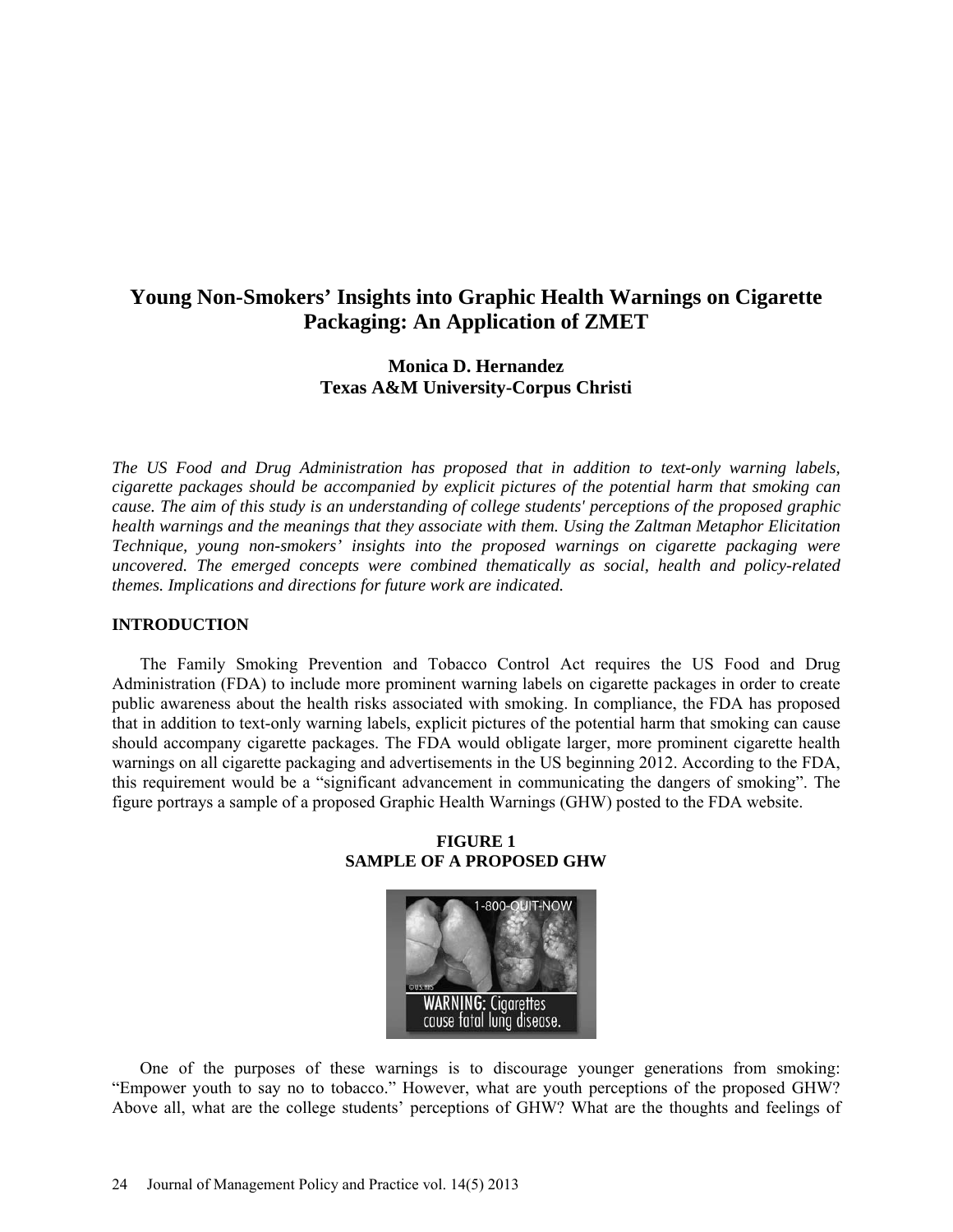young non-smokers toward this policy? Understanding the unique perceptions of the younger generations may assist to accomplish the purpose of discouraging young adults to smoke.

The practice of including GHW is not new. Several countries adopted this practice many years ago. Among them, Australia, Brazil, Canada, India, Mexico, New Zealand, Singapore and some European countries have implemented some type of graphic warnings on cigarette packages. Accordingly, few research studies have explored the consumer reactions to these warnings in these countries. Despite previous research efforts addressing responses to warning labels, scant research has explored the American non-smokers perception of cigarette label warning. Table 1 summarizes research addressing the effectiveness of GHW on quitting and/or smoking prevention.

| Authors/Date           | Country         | Sampling size        | Method                    |
|------------------------|-----------------|----------------------|---------------------------|
| Azagba & Sharaf 2013   | Canada          | 6,402 young adults   | Survey                    |
| Berg et al. 2011       | <b>US</b>       | 2,600 young adults   | Online survey             |
| Gallopel-Morvan et al. | France          | 50 Adults            | Focus group               |
| 2011                   |                 |                      |                           |
| Hammond et al. 2007    | Canada, US, UK, | 14,975 adult smokers | Quasi-experiment and      |
|                        | Australia       |                      | telephone survey          |
| Miller et al. 2011     | Australia       | 587 smokers          | Survey                    |
| Sabbane, Lowrey &      | Canada and US   | 298 young adult      | Experiment                |
| Chebat 2009            |                 | nonsmokers           |                           |
| Schneider, Gadinger, & | Germany         | 95 adult smokers     | Experiment                |
| Fischer 2012           |                 |                      |                           |
| Thrasher et al. 2007   | Mexico          | 89 adult smokers     | <b>Experiment</b> auction |
|                        |                 |                      | method                    |
| Thrasher et al. 2011   | <b>US</b>       | 404 adult smokers    | <b>Experiment</b> auction |
|                        |                 |                      | method                    |

### **TABLE 1 SUMMARY OF RESEARCH ON GHW**

As indicated on the table, most research has been conducted overseas. In addition, the studies have been conducted with smoker samples. Moreover, only one study has managed qualitative data. Therefore, in order to overcome these gaps, the present study is twofold. (1) To uncover young adult, American nonsmokers' insights on GHW; and (2) to adopt a projective, qualitative approach rather than a questionnaire or an experimental method as a means to provide broader coverage of the likely meanings associated with GHW effects.

#### **ZALTMAN METAPHOR ELICITATION TECHNIQUE**

Zaltman Metaphor Elicitation Technique (ZMET) is the first patented market research technique (U.S. Patent Number 5,436,830). This qualitative technique is projective in nature. Overall, the technique consists of two steps: elicitation and narratives. Both the elicitation process and subsequent narratives help the participants to express their thoughts and feelings regarding the phenomenon of interest. First, the technique draws metaphors from consumers by asking them to spend time thinking about how they would visually represent their experiences with a particular product, service or abstract idea. In order to accomplish this, participants are asked to make a collection of photographs and pictures from magazines and/or electronic sources that reflect their experience. ZMET also uses an in-depth, personal interview, which thereby enables researchers to explore and probe informants' thoughts and feelings more extensively. Followed by non-directing probing, the technique may reveal new insights about individuals'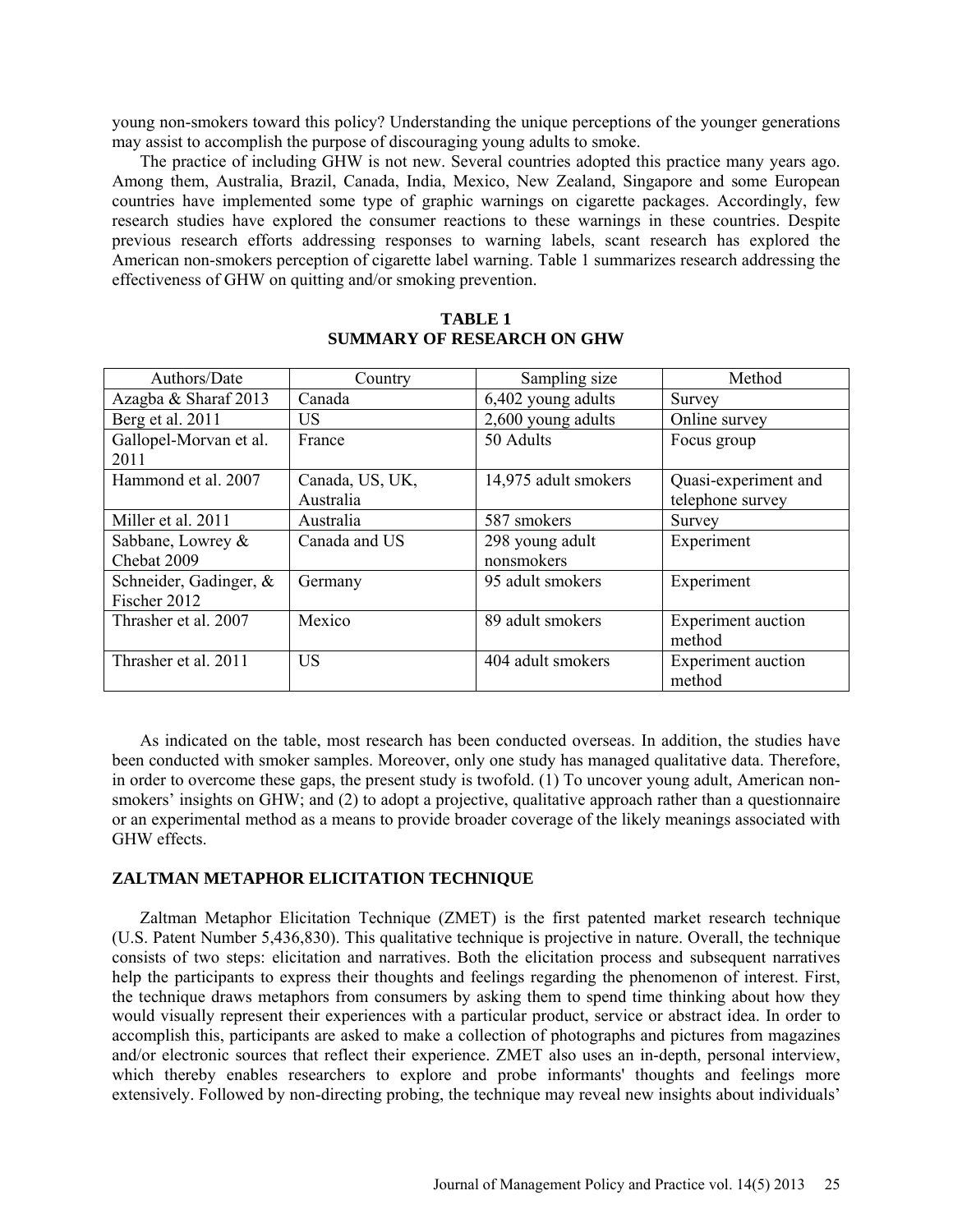motives. Thus, differing to other projective techniques relying exclusively on imagery or narrative only, ZMET is unique in that it combines both imagery and subsequent narrative to interpret meanings.

Despite its potential, few academic studies have used this technique in the promotion arena. Coulter and Zaltman (1994) applied ZMET to understand how consumers think and communicate about brands. ZMET has also been applied to uncover consumer perceptions of advertising (Coulter et al. 2001). Interestingly, the metaphors attributed to advertising revealed that advertising has positive value, while also uncovering the negative perceptions of advertising.

#### **METHOD**

Data collection was conducted during Spring 2012, before the intended FDA deadline for GHW to be obligated. A total of 48 submissions were analyzed. The sample included 40% male; 60% female participants. All participants were undergraduate students attending a large Southwestern university. Participants disclosed they were non-smokers and unfamiliar with new label warning. A link to the FDA samples was provided to illustrate some of the new warning labels. Then, participants were asked to use magazines and/or digital imaging techniques to create a collage summarizing their thoughts and feelings regarding cigarette labels. In addition to the collage, a brief narrative explaining the picture meanings was also enclosed. Participants were asked to list for each one of the pictures, how the picture represents their thoughts, and what emotions came to mind when they chose the picture. The following figure contains a sample of a collage.

#### **FIGURE 2 SAMPLE OF ZMET COLLAGE**



For interpretation of the written data, narrative textual analyses (Patton 2002) were applied to discover the concepts that best enabled description of and insight into the perception of labels. This is, the concepts were examined on two levels: the more literal or descriptive and the meaning level. I looked for emerging patterns and themes as well as irregularities, splitting them into categories, sub-categories, linking them together when possible and creating meaningful categories of several codes that emerged at the open coding phase. In the following section, I describe emerged common themes and discuss the implications of these themes on GHW perceptions.

#### **RESULTS**

This section presents the major themes generated through both ZMET collages and narratives. Major themes include both positive and negative views. Results have been combined thematically as follows: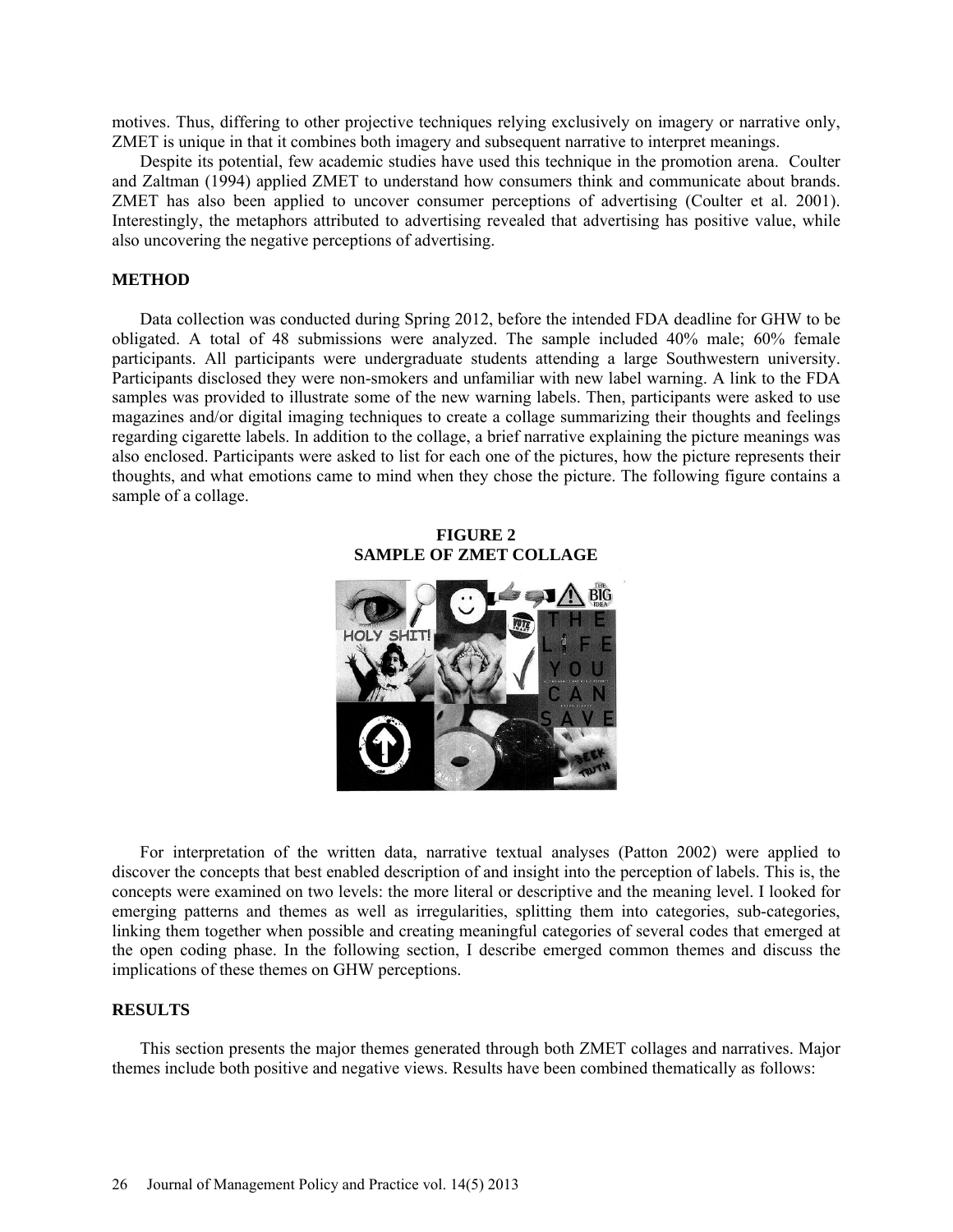### **I. Social themes**

- 1. Media portrays smoking as cool, cute or glamorous. Participants selected pictures of celebrities and politicians. Popular picks were President Obama lighting a cigarette and Charlie Sheen smoking. One participant noted: "My pictures focus on how smoking is glorified through fame."
- 2. Peer-pressure. Multiple participants selected a picture of "above the influence arrow". Some other indicated in the narrative the "over the influence" aspect as well.
- 3. Respect to smokers. A participant included a note saying "Your choice". Another one stated: "Even though I do have friends that smoke, I calmly respect their decision."

# **II. Health themes**

- 1. Smoking disapproval. Pictures indicating disgusted faces and thumbs down. A participant noted: "I included the green sour face to show that my opinion of smoking is not at all cool or cute, but gross."
- 2. Pro-health and pro-life views. Participants also indicated their disapproval through selection of negative and shocking pictures. The collages included numerous pictures of pregnant women smoking, portrayals of how a fetus in the womb would react to smoking, and kids crying around smoke. Participants also opt for positive depictions. For instance, a respondent included a picture of a girl dancing representing the freedom that could be obtained from quitting. Another one selected a picture of LifeSavers candy, to express that many lives can be saved by this policy. "I'm a big believer," another participant stated.
- 3. Smoking is wasteful. Some participants view smoking as a waste of money, as indicated from pictures of money rolls as toilet paper and multiple forms of dollar signs.

# **III. Policy themes**

- 1. Unnecessary policy. According to some participants, current smokers will not be affected by GHW. "People who smoke will continue and pictures will not affect them."
- 2. Controversy. Some pictures indicating controversy included pictures of extremely surprised women, a facing thumbs-up and thumbs-down, and multiple forms of exclamation marks. A response also reads: "Even though the policy opens your eyes to the truth, it is controversial (emphasis by respondent)."
- 3. Government intervention. Respondents communicated some anger or frustration, even they questioned freedom. Some selected a picture reading: "Big brother is watching you." Some question if government has "Gone too far?"
- 4. Uncertainty about the future of the regulation. Pictures of worried faces and question marks were included. A participant pointed out: "We are unsure about what will happen."

#### **DISCUSSION**

The goal of this study was to uncover young non-smokers perceptions of the FDA's proposed GHW. By obtaining qualitative insights, I propose a unique perspective exploring undergraduate students' perceptions of GHW. Three main themes emerged: social, health and policy related insights.

For a considerable time, media has portrayed smokers as symbols of status, success and happiness, whereas the GHW attempts to portray smokers as symbols of failure and sadness. The social themes highlighted the portrayal of famous individuals as smokers, creating a potential conflict with the GHW objective. Younger generations also note the influence of peers. Particularly, for consumers with a connected self-schema, the decision of whether smoking or refraining from smoking may enhance the individual image by conforming to the expectations of the group. The findings also highlighted the respect to others' decisions. For consumers with a separated self-schema, on the other hand, the choice to smoke would be respected, as long as it will not disturb or affect others. Policy makers should consider the high potential impact of celebrities and groups on young consumers' decisions.

According to the pattern of results, health related themes were prevalent. In addition, opportunities for addressing people in favor of healthy lifestyles and subsequently, long life were uncovered. In opposition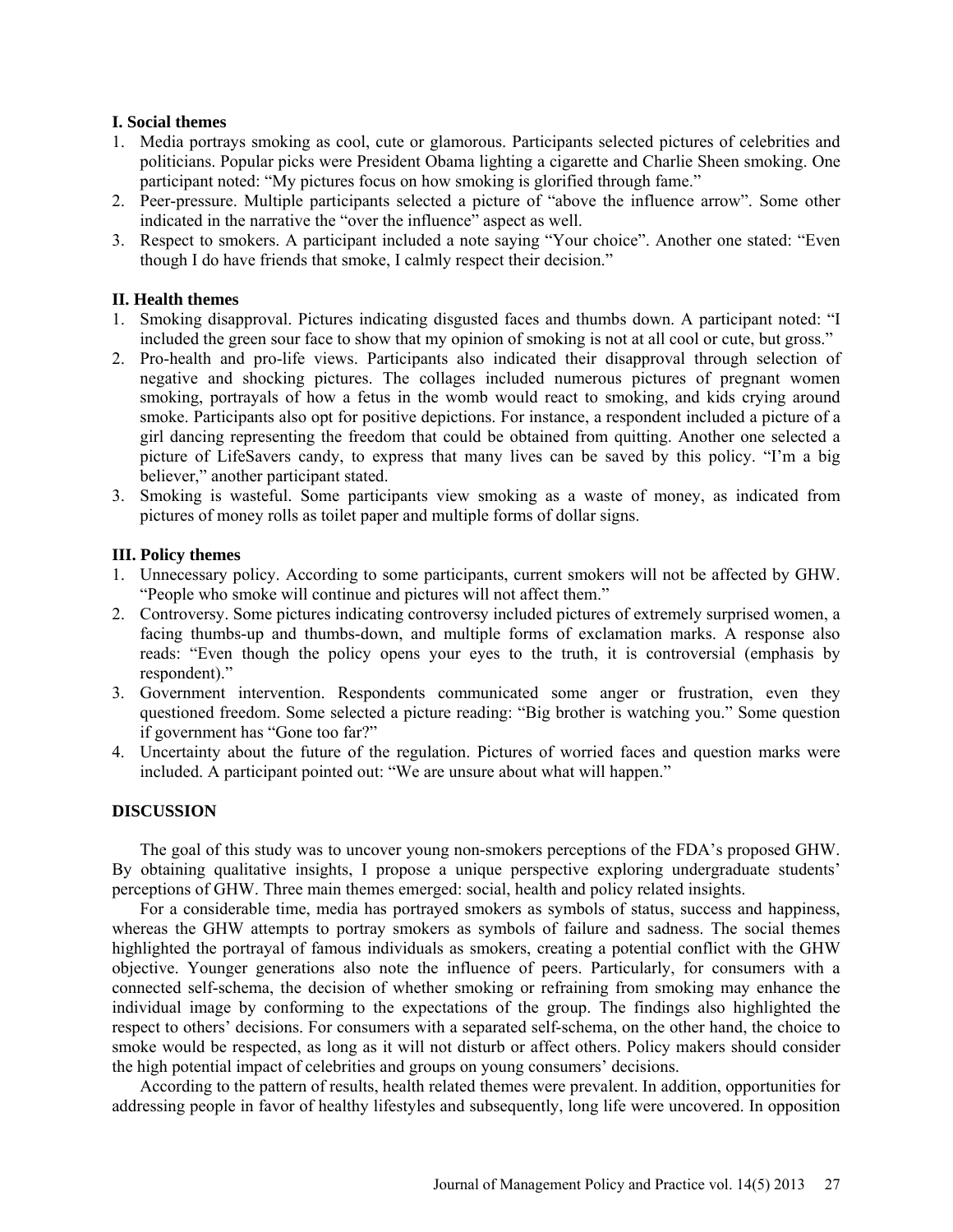to the described glamour indicated in the previous theme, some participants portrayed and described smoking as "gross". Moreover, some price sensitive consumers may be moved by the idea that smoking represents a waste of money.

Policy makers should be cognizant of the polarity of the new generation insights. New generations seem to be more skeptical and uncertain about the effectiveness of this practice. While some participants indicated the indifference towards the practice, some acknowledge the controversy it may arise between consumer groups. Furthermore, some participants found not only the practice controversial but also the government intervention as invasive and irrelevant to current smokers.

From a method point of view, the use of a projective technique proved to be useful to gain insights such as opinions, emotions and intentions to behave. The dual (imagery and narrative) approach of ZMET has enhanced the opportunity for contrasting concepts to emerge and hence, future research may find this a useful approach to further explore this upcoming regulation. Nevertheless, the ZMET technique is grounded in nature, requiring confirmation of the validity and reliability of the findings. In addition, the inherent use of a small sample size for projective techniques may result in limited generalizabililty of the findings. Further work may use multiple samples in order to overcome the limitations just mentioned. Future qualitative studies could address a comparison of smoker vs. non-smoker insights. Similarly, a cross-cultural comparison of GHW perceptions could provide more generalizability of findings. Unexpectedly, Hansen, Winzeler and Topolinski (2010) concluded that mortality-salient text-only warnings might increase the smokers' tendency to favor smoking under certain circumstances. Thus, a closer look to qualitative insights to different appeals (e.g. comparing social versus health-related appeals) used in GHW may be of significance to advertisers and policy makers alike.

With the FDA proposal, US consumers may be exposed to GHW on cigarette packages in the future. Overall, the results indicate that most non-smokers exhibited a degree of acceptance to the policy. However, not all participants were enthusiastic about embracing this policy.

#### **REFERENCES**

Azagba, S. & Sharaf, M.F. (2013). The Effect of Graphic Cigarette Warning Labels on Smoking Behavior: Evidence from the Canadian Experience. *Nicotine & Tobacco Research*, 15, 708-17.

Berg, C.J., Thrasher, J.F., Westmaas, J.L., Buchanan, T., Pinsker, E.A. & Ahluwalia, J.S. (2011). College Student Reactions to Health Warning Labels: Sociodemographic and Psychosocial Factors Related to Perceived Effectiveness of Different Approaches. *Preventive Medicine*, 53, 427-30.

Coulter, R.A. & Zaltman, G. (1994). Using the Zaltman Metaphor Elicitation Technique to Understand Brand Images. *Advances in Consumer Research*, 21, 501-07.

Coulter, R.A., Zaltman, G. & Coulter, K.S. (2001). Interpreting Consumer Perceptions of Advertising: An Application of the Zaltman Metaphor Elicitation Technique. *Journal of Advertising*, 30, 1-21.

Gallopel-Morvan, K., Gabriel, P., Le Gall-Ely, M., Rieunier, S. & Urien, B. (2011). The Use of Visual Warnings in Social Marketing: The Case of Tobacco. *Journal of Business Research*, 64, 7-11.

Hammond, D., Fong, G.T., Borland, R., Cummings, K.M., McNeill, A. & Driezen, P. (2007). Text and Graphic Warnings on Cigarette Packages: Findings from the International Tobacco Control Four Country Study. *American Journal of Preventive Medicine*, 32, 202-09.

Hansen, J., Winzeler, S. & Topolinski, S. (2010). When the Death Makes You Smoke: A Terror Management Perspective on the Effectiveness of Cigarette On-Pack Warnings. *Journal of Experimental Social Psychology*, 46, 226-28.